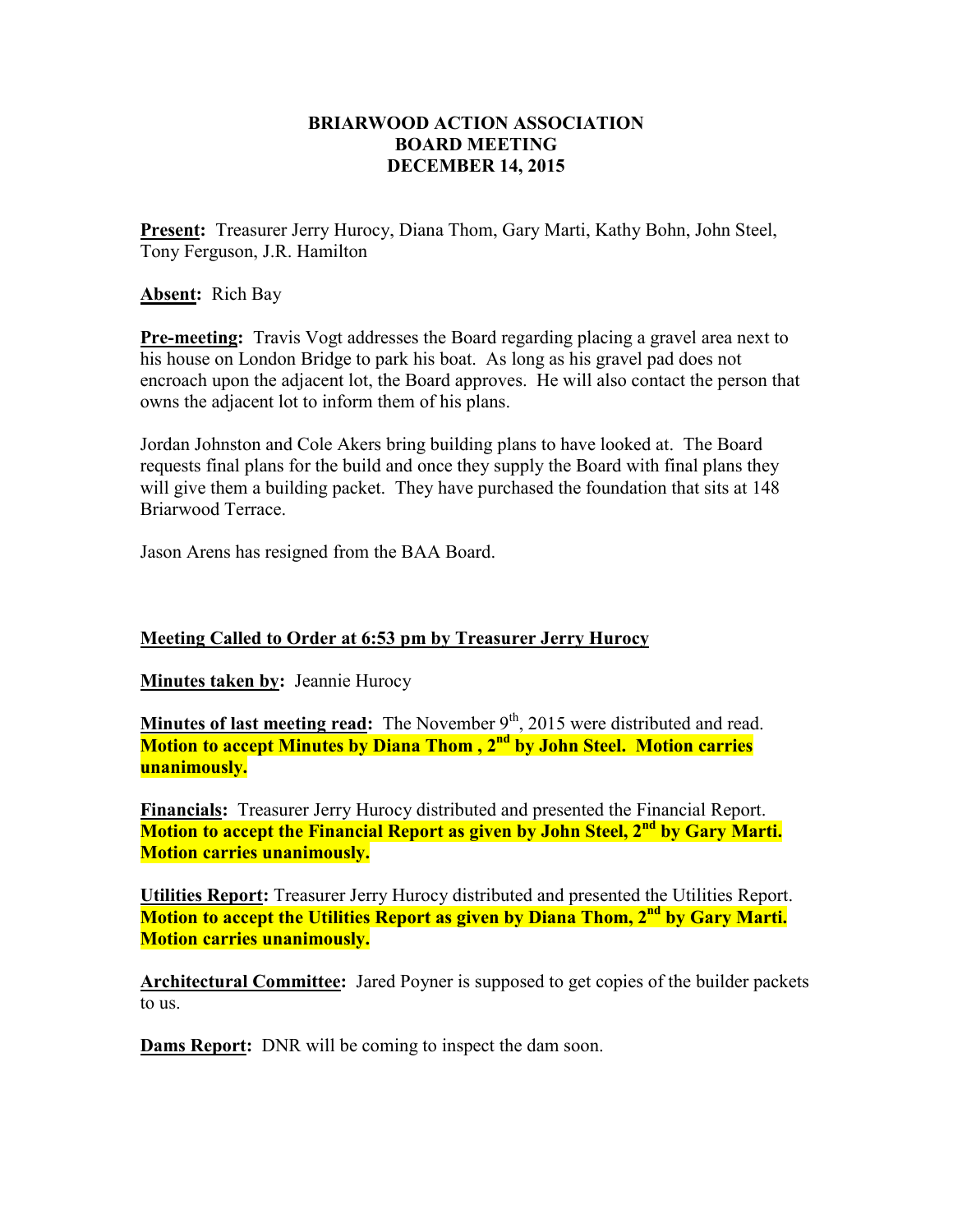Lake and Beach Report: Trapper was here...five beavers and 4 muskrats were trapped. Another beaver has been spotted since then. John Steel will contact the trapper again.

J.R. Hamilton and Gary Marti will pull the boat loading dock back up onto the shore.

**Security Report:** Nothing to report.

**Rules and Regulations:** Tony Ferguson the Boyer house has a large utility truck that has been parked along the side of their house for weeks and it has not moved. A letter will be written to them asking them to move it.

**Website:** Nothing to report.

**Roads:** Gary Marti states Snowplower has been confirmed. Same price as last year. There should be plenty of sand for him to use. Tony Ferguson does not want the plower down his street, and since he is the only on living on that street and it is a culdesac, Gary Marti states he spoke to the plower about this and Tony just needs to place a sign when it snows.

More cold patch needs to be placed at the bottom of the hill at the curve. JR Hamilton states he will order the material and will repair that area.

Tony contacted a company regarding reflective paint in the area by Schmeimeiers on Lakeshore. Discussed also placing pvc pipes below ground and reflectors on them in that area and also to mark the median at the subdivision entrance. Gary Marti, Tony and Diana volunteered to help place them. 10 reflectors need to be placed.

**Park and Entrance:** Lights still need to be replaced to light up Briarwood sign. Diana Thom states she will take care of that.

## **The Board went into Closed Session to discuss Legal, Lots and Back Dues.**

**The Board returned to Open Session.** 

**Old Business:** Nothing to discuss.

**New Business:** A letter needs to be written to Ed Hammon regarding the lack of driveway at his property on Lakeshore. Jeannie Hurocy will draft the letter.

The County needs to conduct a final inspection of the boat loading dock.

New officers need to be elected at January, 2016 meeting.